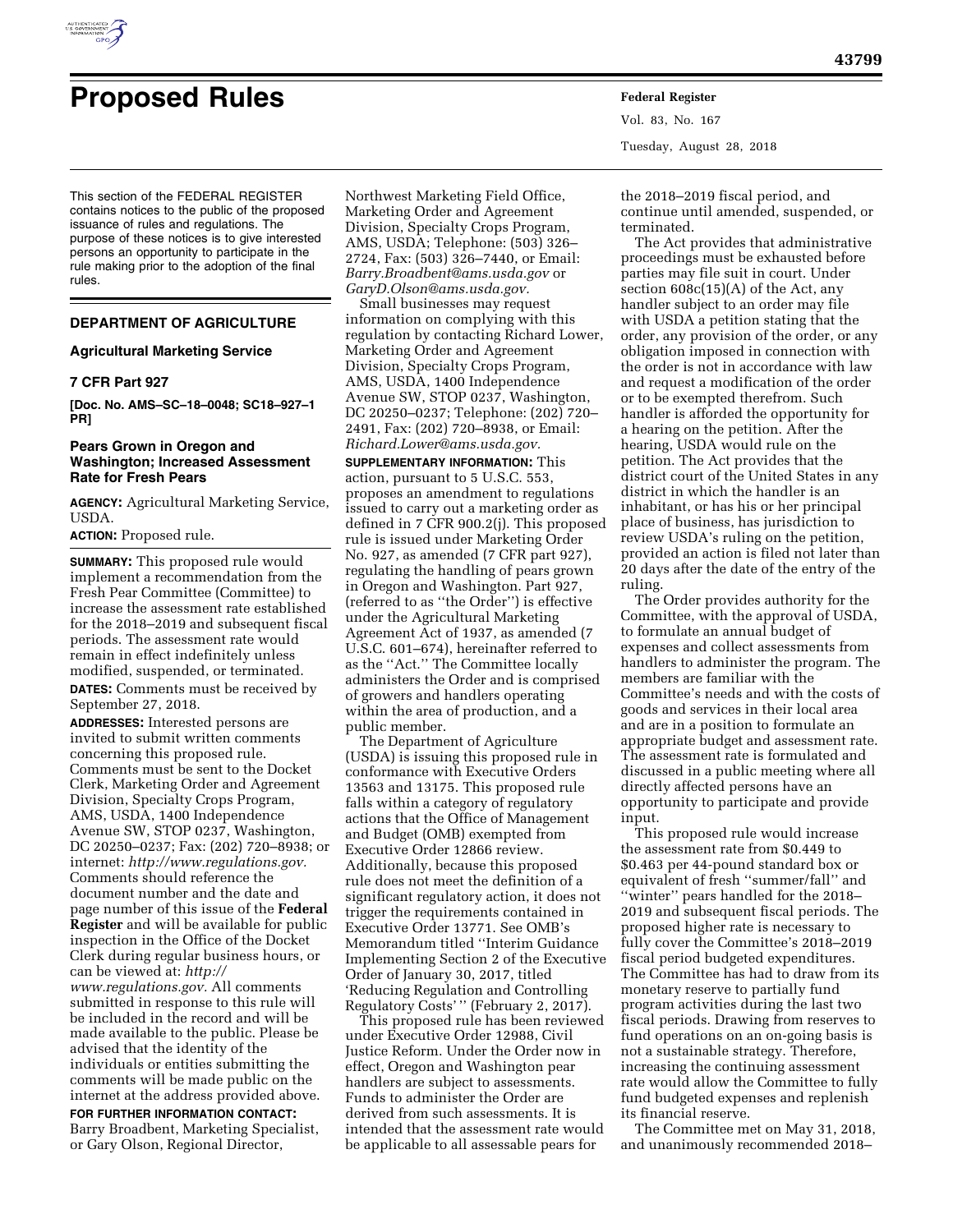2019 fiscal period expenditures of \$9,213,133 and an assessment rate of \$0.463 per standard box or equivalent of fresh ''summer/fall'' and ''winter'' pears handled. In comparison, last year's budgeted expenditures were \$9,282,059. The proposed assessment rate of \$0.463 is \$0.014 higher than the \$0.449 rate currently in effect. The Committee recommended the assessment rate increase because expenditures have exceeded assessment revenue in the previous two fiscal periods.

The major expenditures recommended by the Committee for the 2018–2019 fiscal period include \$550,790 for contracted administration by Pear Bureau Northwest, \$190,700 for administrative expenses, \$771,643 for production research and market development, and \$7,700,000 for promotion and paid advertising for both ''summer/fall'' and ''winter'' varieties of fresh pears. In comparison, major expenses for the 2017–2018 fiscal period included \$512,928 for contracted administration, \$232,200 for administrative expenses, \$836,931 for production research and market development, and \$7,700,000 for promotion and paid advertising.

The assessment rate recommended by the Committee was derived by considering anticipated expenses, expected shipments, and the amount of funds available in the authorized reserve. Income derived from handler assessments of \$9,260,000 (20 million standard boxes or equivalent at \$0.463 per box) would be adequate to cover budgeted expenses of \$9,213,133, with any excess funds used to replenish the Committee's monetary reserve. Funds in the reserve (currently \$1,096,332) would be kept within the maximum permitted by § 927.42(a) and would not exceed the expenses of approximately one fiscal period.

The assessment rate proposed in this rule would continue in effect indefinitely unless modified, suspended, or terminated by USDA upon recommendation and information submitted by the Committee or other available information.

Although this assessment rate would be in effect for an indefinite period, the Committee would continue to meet prior to or during each fiscal period to recommend a budget of expenses and consider recommendations for modification of the assessment rate. The dates and times of Committee meetings are available from the Committee or USDA. Committee meetings are open to the public and interested persons may express their views at these meetings. USDA would evaluate Committee recommendations and other available

information to determine whether modification of the assessment rate is needed. Further rulemaking would be undertaken as necessary. The Committee's budget for subsequent fiscal periods would be reviewed and, as appropriate, approved by USDA.

# **Initial Regulatory Flexibility Analysis**

Pursuant to requirements set forth in the Regulatory Flexibility Act (RFA) (5 U.S.C. 601–612), the Agricultural Marketing Service (AMS) has considered the economic impact of this proposed rule on small entities. Accordingly, AMS has prepared this initial regulatory flexibility analysis.

The purpose of the RFA is to fit regulatory actions to the scale of businesses subject to such actions in order that small businesses will not be unduly or disproportionately burdened. Marketing orders issued pursuant to the Act, and the rules issued thereunder, are unique in that they are brought about through group action of essentially small entities acting on their own behalf.

There are approximately 827 growers of fresh pears in the production area and approximately 38 handlers subject to regulation under the Order. Small agricultural producers are defined by the Small Business Administration (SBA) as those having annual receipts less than \$750,000, and small agricultural service firms are defined as those whose annual receipts are less than \$7,500,000 (13 CFR 121.201).

According to data from USDA Market News, the industry, and the Committee, for the 2016–17 season, the weighted average f.o.b. price for Oregon-Washington fresh pears was approximately \$26.99 per standard 44 pound box. Total shipments for that period were 17,878,219 standard boxes or equivalent. Using the number of handlers, and assuming a normal distribution, the majority of handlers would have average annual receipts of more than \$7,500,000 (\$26.99 per box times 17,878,219 equals \$482,533,130 divided by 38 handlers equals \$12,698,240 per handler).

In addition, based on National Agricultural Statistics Service data, the industry produced 441,950 tons of fresh pears in the production area during the 2016–2017 season, with an average grower price of \$797 per ton. Based on the average grower price, production, and the total number of Oregon-Washington fresh pear growers, and assuming a normal distribution, the average annual grower revenue is below \$750,000 (\$797 per ton times 441,950 tons equals \$352,234,150 divided by 827 growers equals \$425,918 per

grower). Thus, the majority of Oregon and Washington fresh pear handlers may be classified as large entities, while the majority of growers may be classified as small entities.

This proposal would increase the assessment rate collected from handlers for the 2018–2019 and subsequent fiscal periods from \$0.449 to \$0.463 per standard box or equivalent of Oregon and Washington fresh ''summer/fall'' and ''winter'' pears handled. The Committee unanimously recommended 2018–2019 fiscal period expenditures of \$9,213,133 and the \$0.463 per standard box or equivalent assessment rate. The proposed assessment rate of \$0.463 is \$0.014 higher than the rate for the 2017– 2018 fiscal period. The quantity of assessable fresh ''summer/fall'' and ''winter'' pears for the 2018–2019 fiscal period is estimated at 20 million standard boxes or equivalent. Thus, the \$0.463 rate should provide \$9,260,000 in assessment income. Income derived from handler assessments would be adequate to cover budgeted expenses, with any excess funds used to replenish the Committee's monetary reserve.

The major expenditures recommended by the Committee for the 2018–2019 fiscal period include \$550,790 for contracted administration by Pear Bureau Northwest, \$190,700 for administrative expenses, \$771,643 for production research and market development, and \$7,700,000 for promotion and paid advertising for both ''summer/fall'' pears and ''winter'' pears. Budgeted expenses for these items in the 2017–2018 fiscal period were \$512,928, \$232,200, \$836,931, and \$7,700,000, respectively.

The proposed higher rate is necessary to fully cover the Committee's 2018– 2019 fiscal period budgeted expenditures. The Committee has had to draw from its monetary reserve to partially fund program activities during the 2016–2017 and 2017–2018 fiscal periods. Drawing from its financial reserve to fund operations on an ongoing basis is not a sustainable strategy. Increasing the continuing assessment rate would allow the Committee to fully fund budgeted expenses and replenish its financial reserve.

Prior to arriving at this budget and assessment rate, the Committee considered maintaining the current assessment rate of \$0.449 per standard box or equivalent. However, leaving the assessment unchanged would not generate sufficient revenue to meet the Committee's 2018–2019 fiscal period budgeted expenses of \$9,213,133, and would have required the Committee to continue to deplete its financial reserve. Based on estimated shipments, the